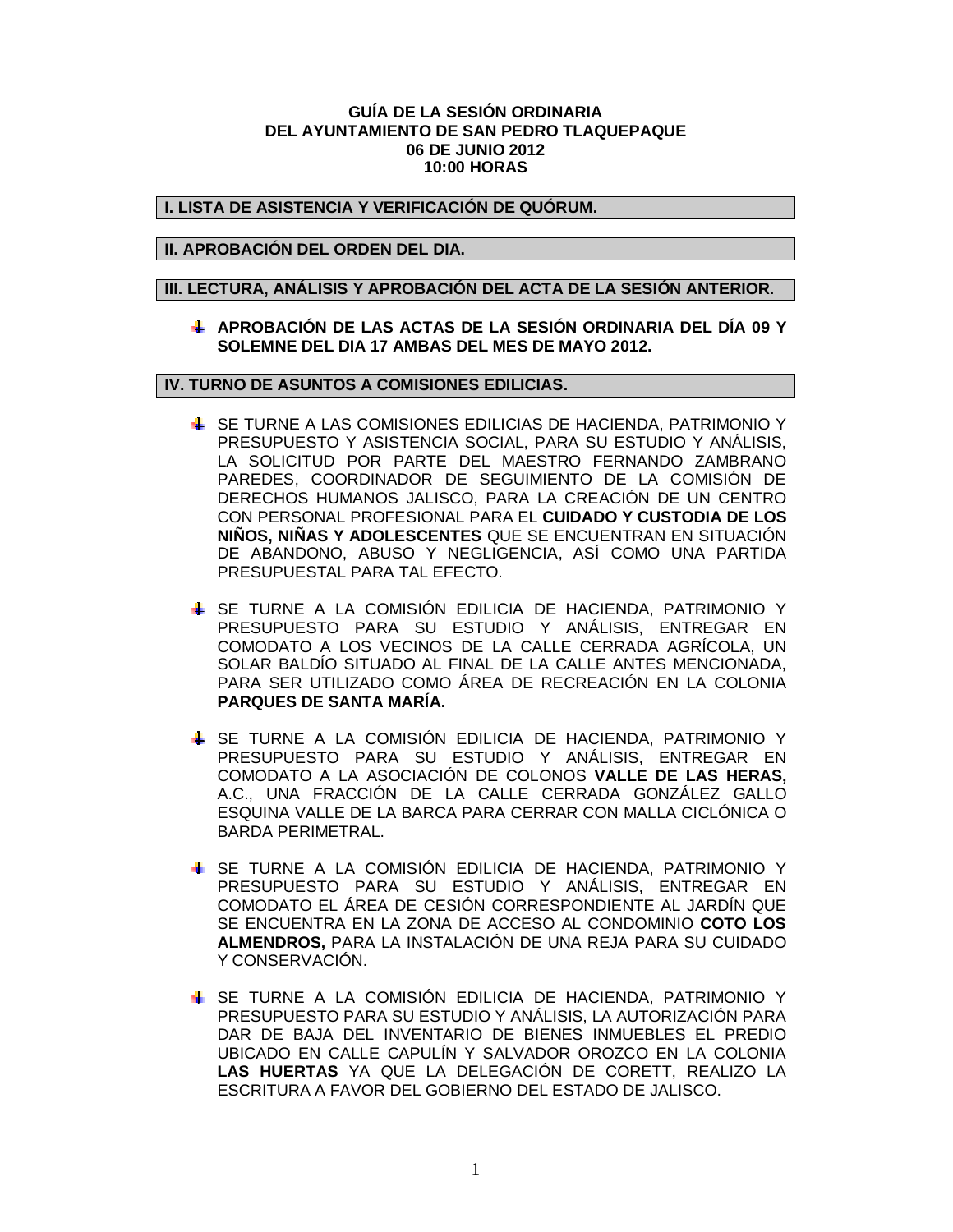- SE TURNE A LA COMISIÓN EDILICIA DE HACIENDA, PATRIMONIO Y PRESUPUESTO PARA SU ESTUDIO Y ANÁLISIS, ENTREGAR EN COMODATO A FAVOR DEL C. MARCOS ANTONIO MALFAVON CIRA REPRESENTANTE LEGAL DE **DYNAMICA DESARROLLOS SUSTENTABLES, S.A DE C.V.** UNA SUPERFICIE DE 719.477 M2 DEL ÁREA DE CESIÓN ACD-3 UBICADA EN LA ETAPA 1 DE LA ACCIÓN URBANÍSTICA **DENOMINADA "TERRALTA"** EN LA QUE ACTUALMENTE LA UTILIZAN PARA LA ATENCIÓN DE LOS COLONOS, POR EL TERMINO DE 5 AÑOS.
- SE TURNE A LA COMISIÓN EDILICIA DE HACIENDA, PATRIMONIO Y PRESUPUESTO PARA SU ESTUDIO Y ANÁLISIS, ENTREGAR EN COMODATO A LA SECRETARIA DE EDUCACIÓN JALISCO, A TRAVÉS DEL DELEGADO REGIONAL DE LA SECRETARIA DE EDUCACIÓN CENTRO 3, TLAQUEPAQUE, EL TERRENO PROPIEDAD MUNICIPAL UBICADO ENTRE LAS **CALLES VILLA FONTANA PONIENTE Y FUENTE TLAQUEPAQUE** CON UNA SUPERFICIE APROXIMADA DE 8000 M2 PARA ESTABLECER LOS SERVICIOS EDUCATIVOS DE EDUCACIÓN PREESCOLAR Y PRIMARIA.
- SE TURNE A LA COMISIÓN EDILICIA DE HACIENDA, PATRIMONIO Y PRESUPUESTO PARA SU ESTUDIO Y ANÁLISIS, ENTREGAR EN COMODATO A FAVOR DE LA SECRETARIA DE EDUCACIÓN JALISCO, EL TERRENO PROPIEDAD MUNICIPAL UBICADO EN LA CALLE OJO DE AGUA EN LA COLONIA **LAS PINTAS DE ABAJO** DONDE ACTUALMENTE SE ENCUENTRA EL JARDÍN DE NIÑOS MARIANO OTERO.
- SE TURNE A LA COMISIÓN EDILICIA DE HACIENDA, PATRIMONIO Y PRESUPUESTO PARA SU ESTUDIO Y ANÁLISIS, LA REVOCACIÓN DE LA DONACIÓN PURA Y SIMPLE OTORGADA AL **ISSSTE** DEL TERRENO CON UNA SUPERFICIE DE 8,000 M2 UBICADO EN LAS CALLES SAN IGNACIO ENTRE SAN BLAS Y SAN ANTONIO DE PADUA EN EL FRACCIONAMIENTO **PARQUES DE SANTA CRUZ DEL VALLE.**
- SE TURNE A LA COMISIÓN EDILICIA DE HACIENDA, PATRIMONIO Y PRESUPUESTO PARA SU ESTUDIO Y ANÁLISIS, ENTREGAR EN COMODATO A LA SECRETARIA DE EDUCACIÓN JALISCO EL PREDIO PROPIEDAD MUNICIPAL UBICADO EN LA CALLE BATALLA DE BACHIMBA A SU CRUCE CON PLAN DE GUADALUPE Y MÁRTIRES DE CANANEA EN EL **FRACCIONAMIENTO REVOLUCIÓN,** DONDE SE ENCUENTRA UBICADA LA **ESCUELA PRIMARIA FRANCISCO SILVA ROMERO.** LO ANTERIOR PARA DARLE CERTEZA JURÍDICA.
- SE TURNE A LA COMISIÓN EDILICIA DE HACIENDA, PATRIMONIO Y PRESUPUESTO PARA SU ESTUDIO Y ANÁLISIS, ENTREGAR EN DONACIÓN A FAVOR DE LA C. MARÍA CELIA NÚÑEZ QUEVEDO LA FRACCIÓN DEL TERRENO DESTINADA A VIALIDAD CON UNA SUPERFICIE DE 1,253.70M2 UBICADO EN LA CALLE ANDRÉS CARREÓN EN LA **COLONIA GUADALUPE EJIDAL.**
- SE TURNE A LA COMISIÓN EDILICIA DE HACIENDA, PATRIMONIO Y PRESUPUESTO PARA SU ESTUDIO Y ANÁLISIS, DEJAR SIN EFECTOS EL ACUERDO DE FECHA 27 DE NOVIEMBRE DEL AÑO 1992 MEDIANTE EL CUAL SE APROBÓ ENTREGAR EN COMODATO POR 33 AÑOS A LA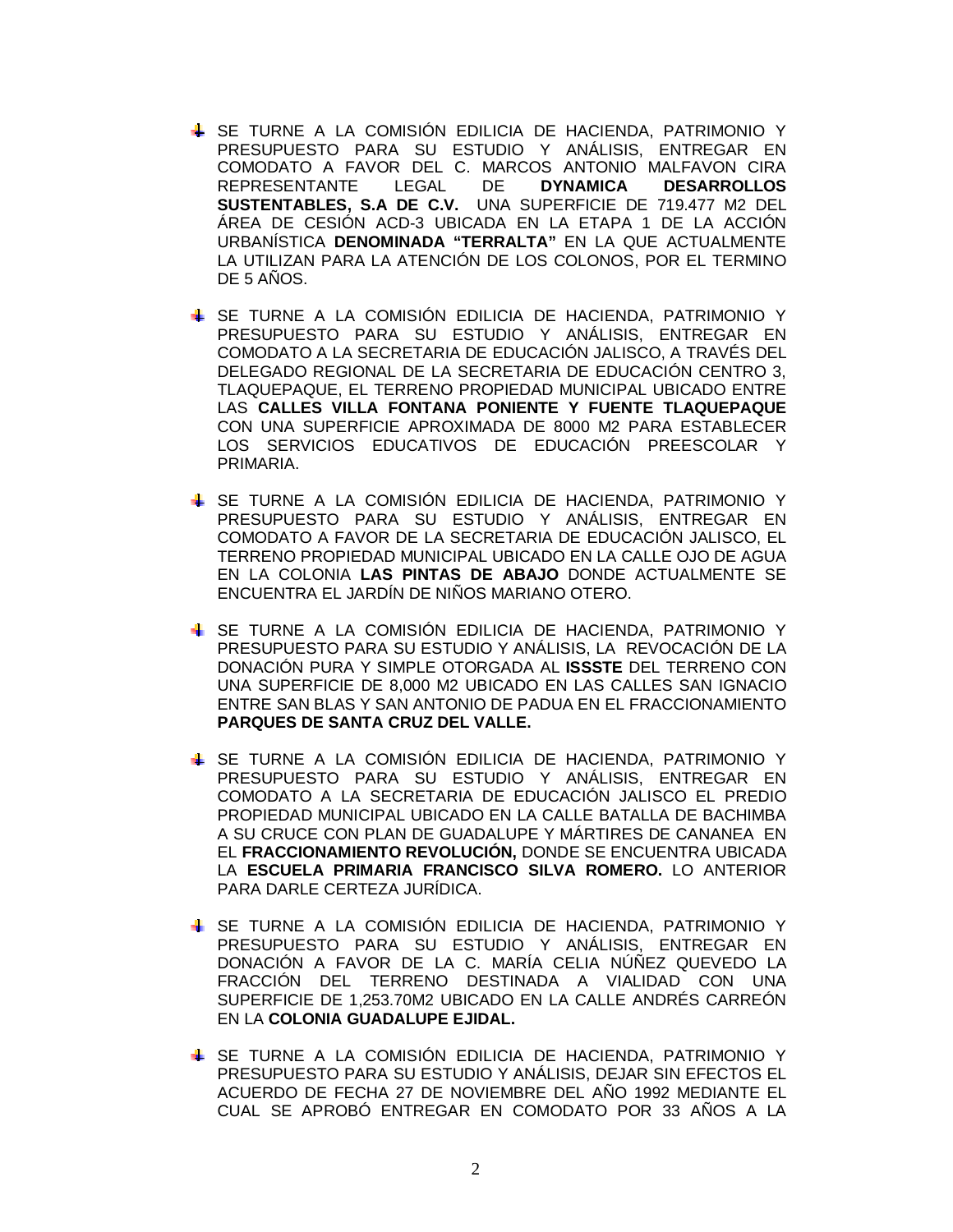JUNTA PRO-CONSTRUCCIÓN DEL **TEMPLO DEL SAUZ** UN PREDIO CON UNA SUPERFICIE DE 3,749.50 M2, POR SER UN PREDIO PROPIEDAD MUNICIPAL DEL AYUNTAMIENTO DE GUADALAJARA.

- SE TURNE A LA COMISIÓN EDILICIA DE HACIENDA, PATRIMONIO Y PRESUPUESTO PARA SU ESTUDIO Y ANÁLISIS, LA CANCELACIÓN DE LA DONACIÓN A FAVOR DEL CAPFCE APROBADA CON FECHA 29 DE MAYO DEL AÑO 1981, DE LA FRACCIÓN DE 1.806 M2 UBICADA EN LA CALLE 5 DE MAYO ENTRE REPUBLICA DE VENEZUELA, OCAMPO Y AVENIDA ACUEDUCTO DEL **FRACCIONAMIENTO COLONIAL TLAQUEPAQUE**, YA QUE EL SECRETARIO GENERAL DEL CONGRESO DIO RESPUESTA NEGATIVA CON RESPECTO A LA SANCIÓN.
- SE TURNE A LA COMISIÓN EDILICIA DE HACIENDA, PATRIMONIO Y PRESUPUESTO PARA SU ESTUDIO Y ANÁLISIS, ENTREGAR EN COMODATO A LOS VECINOS DE LA COLONIA **LOS CANTAROS** EL PREDIO UBICADO EN LA CALLE CANTAROS A SU ESQUINA CON LA CALLE PEMEX DE LA MISMA COLONIA PARA QUE SE ESTABLEZCA UNA IGLESIA CATÓLICA.
- SE TURNE A LA COMISIÓN EDILICIA DE HACIENDA, PATRIMONIO Y PRESUPUESTO PARA SU ESTUDIO Y ANÁLISIS, MODIFICAR EL ACUERDO DE FECHA 26 DE JUNIO DEL AÑO 2008 MEDIANTE EL CUAL SE APROBÓ LA CELEBRACIÓN DE UN CONTRATO DE COMODATO CON EL **SIAPA** DE UN PREDIO PROPIEDAD MUNICIPAL CON UNA SUPERFICIE DE 3,552 M2 POR TENER SOLO EN USO 1,918.45M2.
- SE TURNE A LA COMISIÓN EDILICIA DE HACIENDA, PATRIMONIO Y PRESUPUESTO PARA SU ESTUDIO Y ANÁLISIS, ENTREGAR EN COMODATO AL SIAPA UNA FRACCIÓN DE 1,722.64M2 DEL PREDIO PROPIEDAD MUNICIPAL UBICADO EN LA CIMA DEL CERRO DEL **FRACCIONAMIENTO BALCONES DE SANTA MARÍA,** DONDE ACTUALMENTE SE ENCUENTRAN INSTALADOS DOS TANQUES.
- SE TURNE A LA COMISIÓN EDILICIA DE HACIENDA, PATRIMONIO Y PRESUPUESTO PARA SU ESTUDIO Y ANÁLISIS, ENTREGAR EN COMODATO A LA ASOCIACIÓN DE VECINOS DEL **FRACCIONAMIENTO PASEOS DEL PRADO** EL ÁREA DE CESIÓN NUMERO 25 UBICADO EN LA CALLE DURAZNO ENTRE LAS CALLES MELOCOTÓN Y GRANADA, PARA LA CONSTRUCCIÓN DE UNA BASE DE POLICÍA, UN MODULO DEL DIF Y UNA OFICINA PARA LA ASOCIACIÓN.

# **V. LECTURA, EN CASO DE DEBATE Y APROBACIÓN DE DICTÁMENES DE COMISIONES.**

- EXP. 41/2012 DICTAMEN EN SENTIDO **IMPROCEDENTE** QUE TIENE POR OBJETO: SE DESECHA LA SOLICITUD RELATIVA A ENTREGAR EN COMODATO, A FAVOR DE LA C. HILDA CRUZ FLORES VILLA UN PREDIO PROPIEDAD MUNICIPAL UBICADO EN LA COLONIA **PARQUES DE SANTA MARÍA** PARA QUE SEA REUBICADA LA INSTANCIA INFANTIL DENOMINADA PLAZA SÉSAMO.
- EXP. 35/2012 DICTAMEN EN SENTIDO PROCEDENTE QUE TIENE POR OBJETO: **PRIMERO**.- SE APRUEBA ENTREGAR EN COMODATO POR UN TÉRMINO DE 33 AÑOS, A FAVOR DEL SISTEMA INTERMUNICIPAL DE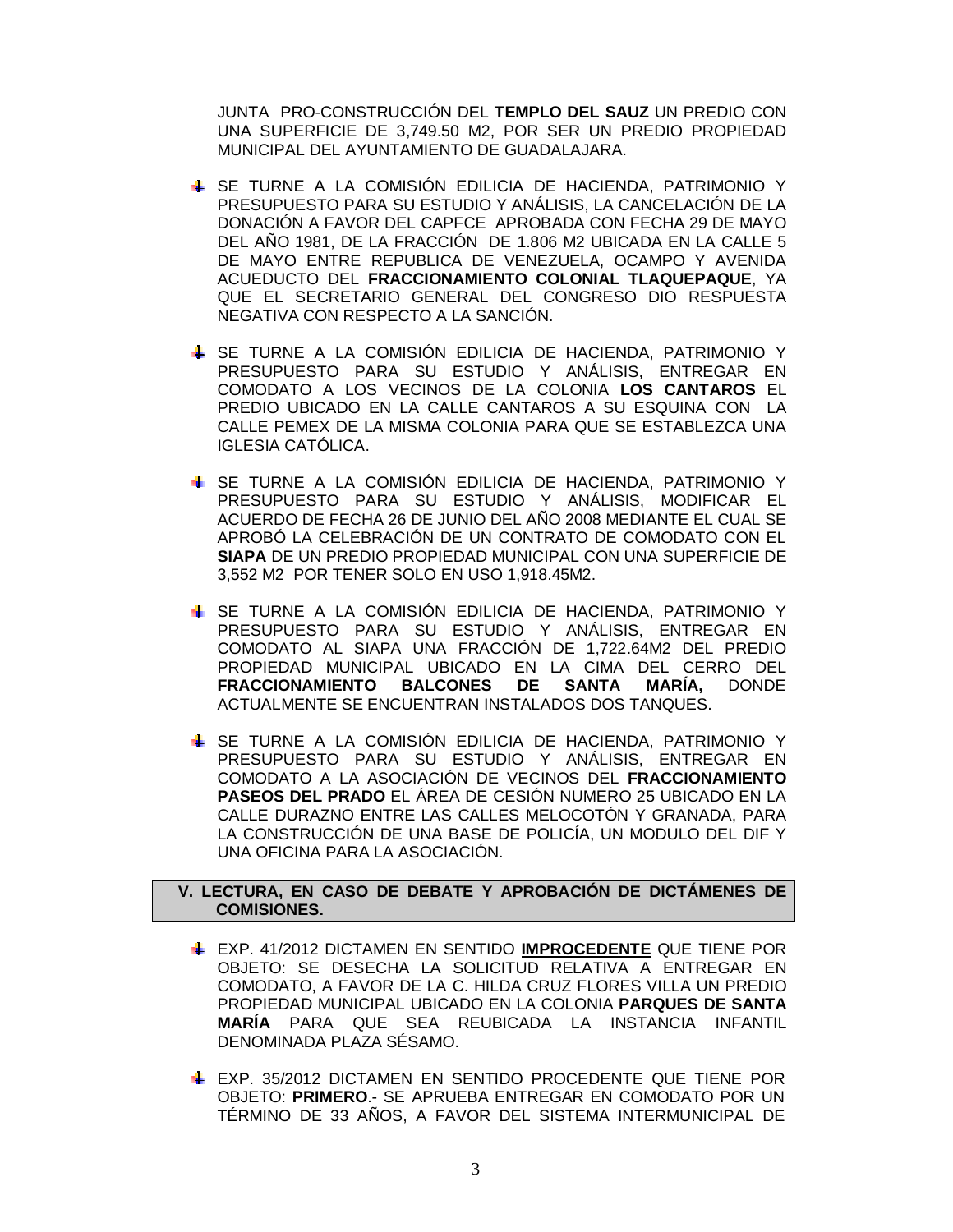AGUA POTABLE Y ALCANTARILLADO **(SIAPA)**, UNA FRACCIÓN DE 610.00 METROS CUADRADOS DEL PREDIO PROPIEDAD MUNICIPAL UBICADO EN CALLE CIRCUITO SIERRA VERDE Y PRIVADA SIERRA VERDE EN EL **FRACCIONAMIENTO LOMAS DE CURIEL,** DONDE SE LOCALIZA EL TANQUE DE AGUA, CON LA FINALIDAD DE REGULARIZAR LA SITUACIÓN JURÍDICA. **SEGUNDO**.- SE FACULTA AL PRESIDENTE MUNICIPAL, SÍNDICO MUNICIPAL, SECRETARIO DEL AYUNTAMIENTO Y ENCARGADO DE LA HACIENDA MUNICIPAL PARA LA FORMALIZACIÓN DEL CONTRATO RESPECTIVO.

- EXP. 03/2012 DICTAMEN EN SENTIDO PROCEDENTE QUE TIENE POR OBJETO: **PRIMERO**.- SE APRUEBA ENTREGAR EN COMODATO POR UN TÉRMINO DE 10 AÑOS, A FAVOR DEL CONSEJO DE ADMINISTRACIÓN DEL CONDOMINIO 3 TRES, MANZANA II DOS DEL **FRACCIONAMIENTO MIRADOR DEL TESORO,** EL ÁREA DE DONACIÓN MUNICIPAL, UBICADA CON FRENTE AL LOTE NUMERO 13 TRECE Y PROLONGACIÓN DE LA CALLE ISLA MEZCALA, CON UNA SUPERFICIE APROXIMADA DE 576 QUINIENTOS SETENTA Y SEIS METROS CUADRADOS. ASÍ MISMO, SE CONDICIONA A QUE SE RESPETE EL DESTINO DE ÁREA VERDE Y ESPACIO RECREATIVO, ASÍ COMO SU CONDICIÓN DE INALIENABLES E IMPRESCRIPTIBLES POR SER CONSIDERADOS COMO BIENES DE DOMINIO PÚBLICO, RAZÓN POR LA CUAL DEBERÁ ESTAR PERMITIDO EL INGRESO, USO Y DISFRUTE DE LAS ÁREAS DE CESIÓN A LA TOTALIDAD DE LOS VECINOS Y A LA CIUDADANÍA EN GENERAL. ADEMÁS DICHO COMODATO SE CONDICIONA A QUE NO SE REALICEN OBRAS DE EDIFICACIÓN DE CUALQUIER TIPO EN EL ÁREA COMODATADA. **SEGUNDO**.- SE FACULTA AL PRESIDENTE MUNICIPAL, SÍNDICO MUNICIPAL, SECRETARIO DEL AYUNTAMIENTO Y ENCARGADO DE LA HACIENDA MUNICIPAL PARA LA FORMALIZACIÓN DEL CONTRATO RESPECTIVO.
- EXP. 32/2012 DICTAMEN EN SENTIDO **IMPROCEDENTE** QUE TIENE POR OBJETO: **ÚNICO**.- SE DESECHA EL TURNO A COMISIONES DE FECHA 09 DE MARZO DE 2012, RELATIVO A ENTREGAR EN COMODATO A LA SECRETARIA DE EDUCACIÓN JALISCO (SEJ) EL PREDIO QUE SE ENCUENTRA A UN COSTADO DEL PLANTEL DE LA ESCUELA SECUNDARIA GENERAL NÚMERO 131 UBICADA EN LA AV. SAN CAMILO NO. 2815, EN LA COLONIA DE **PARQUES SANTA CRUZ DEL VALLE** PARA LA CONSTRUCCIÓN DE CANCHAS Y ESPACIOS DEPORTIVOS, ASÍ COMO EN UN FUTURO UNA BIBLIOTECA;, EN VIRTUD QUE YA LE FUE COMODATADA UN ÁREA DE 5,000 METROS CUADRADOS A LA MISMA INSTITUCIÓN EDUCATIVA.
- EXP. 47/2012 DICTAMEN EN SENTIDO PROCEDENTE QUE TIENE POR OBJETO: **PRIMERO**.- SE APRUEBA ENTREGAR EN COMODATO, POR UN TERMINO DE 10 AÑOS, A FAVOR DEL CONSEJO DE ADMINISTRACIÓN DEL CONDOMINIO DE LA CALLE SANTA GERTRUDIS DE LA COLONIA **PARQUES SANTA CRUZ DEL VALLE**, EL ÁREA DE CESIÓN PARA DESTINOS USO ESPACIOS VERDES EV-17 UBICADA EN LA MANZANA IV DEL FRACCIONAMIENTO PARQUES SANTA CRUZ DEL VALLE, CON UNA SUPERFICIE DE 666.76 METROS CUADRADOS PARA SU MANTENIMIENTO. ASÍ MISMO SE DEBERÁ DE RESPETAR EL DESTINO DE ÁREA VERDE Y ESPACIO RECREATIVO, ASÍ COMO SU CONDICIÓN DE INALIENABLES E IMPRESCRIPTIBLES POR SER CONSIDERADOS COMO BIENES DE DOMINIO PÚBLICO, RAZÓN POR LA CUAL DEBERÁ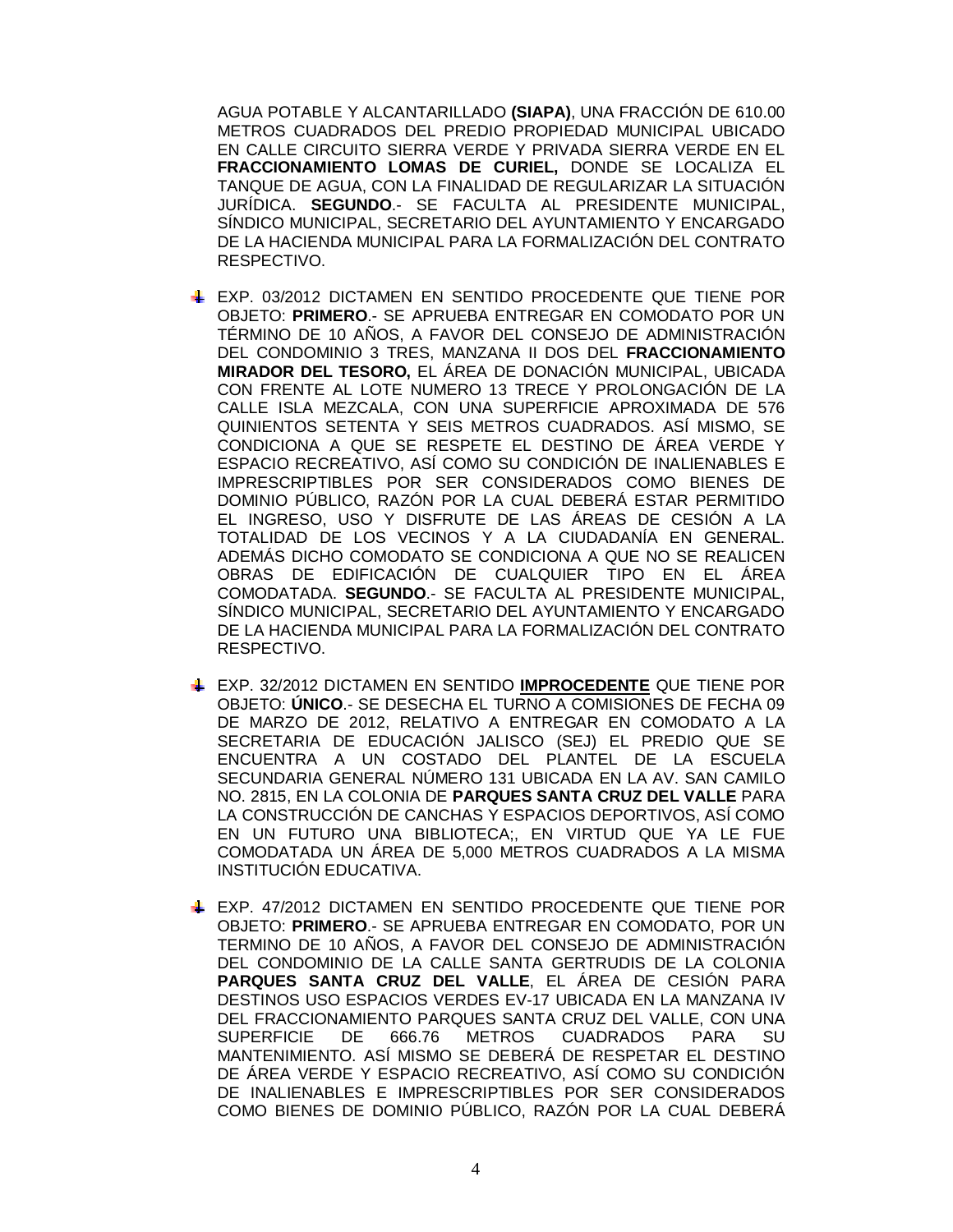ESTAR PERMITIDO EL INGRESO, USO Y DISFRUTE DE LAS ÁREAS DE CESIÓN A LA TOTALIDAD DE LOS VECINOS Y A LA CIUDADANÍA EN GENERAL. ADEMÁS DICHO COMODATO SE CONDICIONA A QUE NO REALICE OBRAS DE EDIFICACIÓN DE CUALQUIER TIPO. **SEGUNDO**.- SE FACULTA AL PRESIDENTE MUNICIPAL, SÍNDICO MUNICIPAL, SECRETARIO DEL AYUNTAMIENTO Y ENCARGADO DE LA HACIENDA MUNICIPAL PARA LA FORMALIZACIÓN DEL CONTRATO RESPECTIVO.

- EXP. 144/2011 DICTAMEN EN SENTIDO **IMPROCEDENTE** QUE TIENE POR OBJETO: SE DESECHA EL TURNO A COMISIONES DE FECHA 26 DE SEPTIEMBRE DE 2011, RELATIVO AL ESTUDIO Y ANÁLISIS DE LA FIRMA DEL CONTRATO DE COMODATO CON EL **C. SALVADOR VEGA GIL,** DE LAS ÁREAS VERDES QUE SE ENCUENTRAN UBICADAS EN LA ENTRADA DEL **FRACCIONAMIENTO PRADOS DE SANTA MARÍA,** EN VIRTUD QUE EL PREDIO REFERIDO NO ES PROPIEDAD MUNICIPAL.
- EXP. 141/2011 DICTAMEN EN SENTIDO PROCEDENTE QUE TIENE POR OBJETO: **PRIMERO**.- SE APRUEBA ENTREGAR EN COMODATO, A FAVOR DEL CONSEJO DE ADMINISTRACIÓN DEL CONDOMINIO LOTE CUATRO, MANZANA VII SIETE, EL ÁREA DE CESIÓN NUMERO 12 (EV-12) UBICADA EN AVENIDA PADRE XAVIER SHEIFLER DE AMEZAGA CON UNA SUPERFICIE DE 642.48 METROS CUADRADOS, POR UN TÉRMINO DE 10 AÑOS, EN EL **FRACCIONAMIENTO PARQUES DEL BOSQUE.** ASÍ MISMO SE DEBERÁ DE RESPETAR EL DESTINO DE ÁREA VERDE PARA USO DE JARDÍN, ASÍ COMO SU CONDICIÓN DE BIEN DE DOMINIO PÚBLICO, RAZÓN POR LA CUAL DEBERÁ ESTAR PERMITIDO EL INGRESO AL ÁREA DE CESIÓN REFERIDA, ASÍ COMO SU USO Y DISFRUTE A LA TOTALIDAD DE LOS VECINOS Y A LA CIUDADANÍA EN GENERAL. ADEMÁS DICHO COMODATO SE CONDICIONA A QUE NO SE REALICEN OBRAS DE EDIFICACIÓN DE NINGÚN TIPO. **SEGUNDO**.- SE FACULTA AL PRESIDENTE MUNICIPAL, SÍNDICO MUNICIPAL, SECRETARIO DEL AYUNTAMIENTO Y ENCARGADO DE LA HACIENDA MUNICIPAL PARA LA FORMALIZACIÓN DEL CONTRATO RESPECTIVO.
- EXP. 36/2012 DICTAMEN EN SENTIDO PROCEDENTE QUE TIENE POR OBJETO: **PRIMERO**.- SE APRUEBA ENTREGAR EN COMODATO POR UN TERMINO DE 15 AÑOS, A FAVOR DEL SISTEMA INTERMUNICIPAL DE AGUA POTABLE Y ALCANTARILLADO **(SIAPA),** EL PREDIO UBICADO EN LAS CALLES ALFREDO "PISTACHE" TORRES Y JUAN JOSÉ LICO CORTINA CON UNA SUPERFICIE DE 410.62 METROS CUADRADOS, EN DONDE SE ENCUENTRA INSTALADO UN POZO EN EL **FRACCIONAMIENTO PARQUES DE LA VICTORIA. SEGUNDO**.- SE FACULTA AL PRESIDENTE SECRETARIO DEL AYUNTAMIENTO Y ENCARGADO DE LA HACIENDA MUNICIPAL PARA LA FORMALIZACIÓN DEL CONTRATO RESPECTIVO.
- EXP. 48/2012 DICTAMEN EN SENTIDO PROCEDENTE QUE TIENE POR OBJETO: **PRIMERO**.- SE APRUEBA LA FIRMA DEL CONTRATO DE COMODATO, POR TIEMPO INDEFINIDO, DE 5227 CINCO MIL DOSCIENTOS VEINTISIETE BIENES MUEBLES PROPIEDAD DE ESTE AYUNTAMIENTO DE SAN PEDRO TLAQUEPAQUE, JALISCO QUE SE DESPRENDEN DEL LISTADO ANEXO AL PRESENTE DICTAMEN, A FAVOR DEL **SISTEMA PARA EL DESARROLLO INTEGRAL DE LA FAMILIA (DIF). SEGUNDO.-** SE FACULTA AL PRESIDENTE MUNICIPAL, SECRETARIO DEL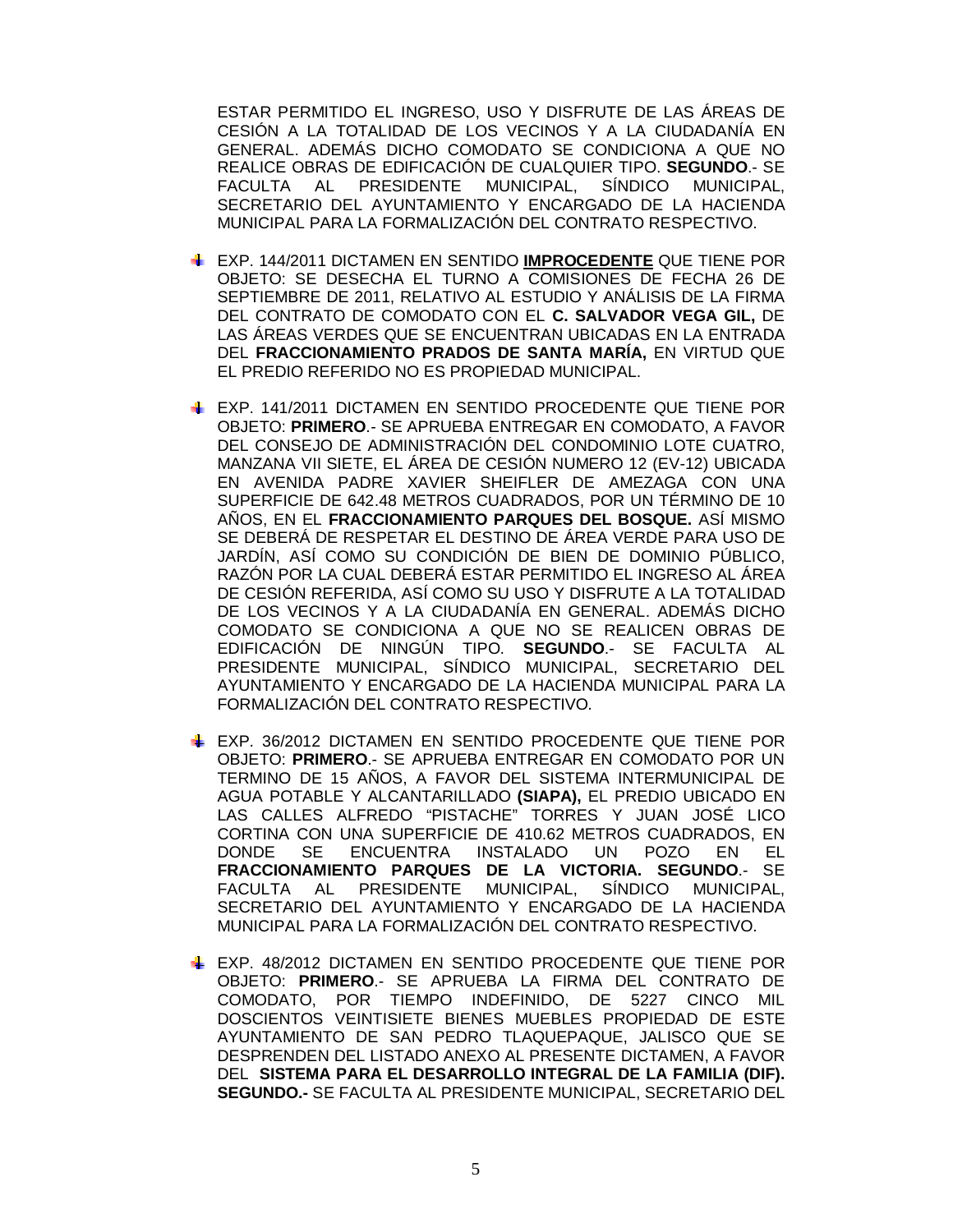AYUNTAMIENTO, SINDICO MUNICIPAL Y AL ENCARGADO DE LA HACIENDA MUNICIPAL PARA FORMALIZAR EL CONTRATO RESPECTIVO.

- EXP. 82/2011 DICTAMEN EN SENTIDO **IMPROCEDENTE** QUE TIENE POR OBJETO: SE DESECHA EL TURNO A COMISIONES DE FECHA 24 DE MAYO DE 2011, RELATIVO A ENTREGAR EN COMODATO EL PREDIO UBICADO EN LA CALLE SAN ISIDRO QUE SE ENCUENTRA A ESPALDAS DE LA **SECUNDARIA TÉCNICA NÚMERO 20** EN LA **COLONIA NUEVA SANTA MARÍA,** YA QUE EL REFERIDO PREDIO SE ENCUENTRA COMODATADO A FAVOR DE LA ASOCIACIÓN CIVIL CHILDREN INTERNACIONAL, JALISCO.
- EXP. 149/2010 DICTAMEN EN SENTIDO PROCEDENTE QUE TIENE POR OBJETO: **PRIMERO**.- SE APRUEBA ENTREGAR EN COMODATO A FAVOR DE LA SECRETARIA DE EDUCACIÓN JALISCO, UN PREDIO PROPIEDAD MUNICIPAL, UBICADO EN LA CALLE PLATEROS ESQUINA FUNDIDORES DE LA **COLONIA ARTESANOS,** POR UN TÉRMINO DE 33 AÑOS, RESPECTO DE UNA SUPERFICIE APROXIMADA DE 3,560.52 METROS CUADRADOS CORRESPONDIENTES AL POLÍGONO DONDE ACTUALMENTE SE ENCUENTRA CONSTRUIDA UNA ESCUELA PRIMARIA. LO ANTERIOR PARA REGULARIZAR LA SITUACIÓN LEGAL. **SEGUNDO**.- SE FACULTA AL PRESIDENTE MUNICIPAL, SÍNDICO MUNICIPAL, SECRETARIO DEL AYUNTAMIENTO Y ENCARGADO DE LA HACIENDA MUNICIPAL PARA LA FORMALIZACIÓN DEL CONTRATO DE COMODATO RESPECTIVO.
- EXP. 186/2011 DICTAMEN EN SENTIDO PROCEDENTE QUE TIENE POR OBJETO: **PRIMERO**.- SE APRUEBA LA FORMALIZACIÓN DEL COMODATO DE LOS BIENES MUEBLES DESCRITOS EN EL CUERPO DEL PRESENTE DICTAMEN A FAVOR DEL ORGANISMO PÚBLICO DESCENTRALIZADO **"PATRONATO NACIONAL DE LA CERÁMICA"** POR TIEMPO INDEFINIDO. **SEGUNDO.-** SE FACULTA AL PRESIDENTE MUNICIPAL, SECRETARIO DEL AYUNTAMIENTO, AL SINDICO MUNICIPAL Y AL ENCARGADO DE LA HACIENDA MUNICIPAL PARA FORMALIZAR EL CONTRATO DE COMODATO REFERIDO.
- EXP. 50/2012 DICTAMEN EN SENTIDO PROCEDENTE QUE TIENE POR OBJETO: **PRIMERO**.- SE APRUEBA DAR DE BAJA DEL INVENTARIO DE BIENES INMUEBLES DE LA DIRECCIÓN DE PATRIMONIO MUNICIPAL BAJO CÓDIGO 71, EL PREDIO CORRESPONDIENTE A LA CALZADA LAS TORRES DEL FRACCIONAMIENTO ÁLAMO INDUSTRIAL, DEBIDO A LA ANULACIÓN DE LA ESCRITURA PUBLICA 6,940, PASADA ANTE LA FE DEL LICENCIADO CARLOS LUVIANO JARAMILLO, NOTARIO PÚBLICO NÚMERO 64 DE GUADALAJARA DE FECHA 05 DE ENERO DE 1972. **SEGUNDO.-** SE INSTRUYE AL DIRECTOR DE PATRIMONIO MUNICIPAL PARA LLEVAR A CABO LA BAJA DEL INMUEBLE INVENTARIADO BAJO CÓDIGO 71 DEL PATRIMONIO MUNICIPAL.
- EXP. 19/2012 DICTAMEN EN SENTIDO PROCEDENTE QUE TIENE POR OBJETO: **PRIMERO.-** SE APRUEBA PAGAR EL 20% A LA **C. MARGARITA FLORES CABRERA**, DEL SUELDO INTEGRADO QUE PERCIBÍA CUANDO SE ENCONTRABA EN ACTIVO ESTE ELEMENTO DE LA POLICÍA MUNICIPAL DE SAN PEDRO TLAQUEPAQUE, CON EFECTO RETROACTIVO A PARTIR DEL 01 DE OCTUBRE DEL 2011. **SEGUNDO.-** SE APRUEBA PAGAR EL 40% A LA **C. BERTHA OROZCO FLORES** DEL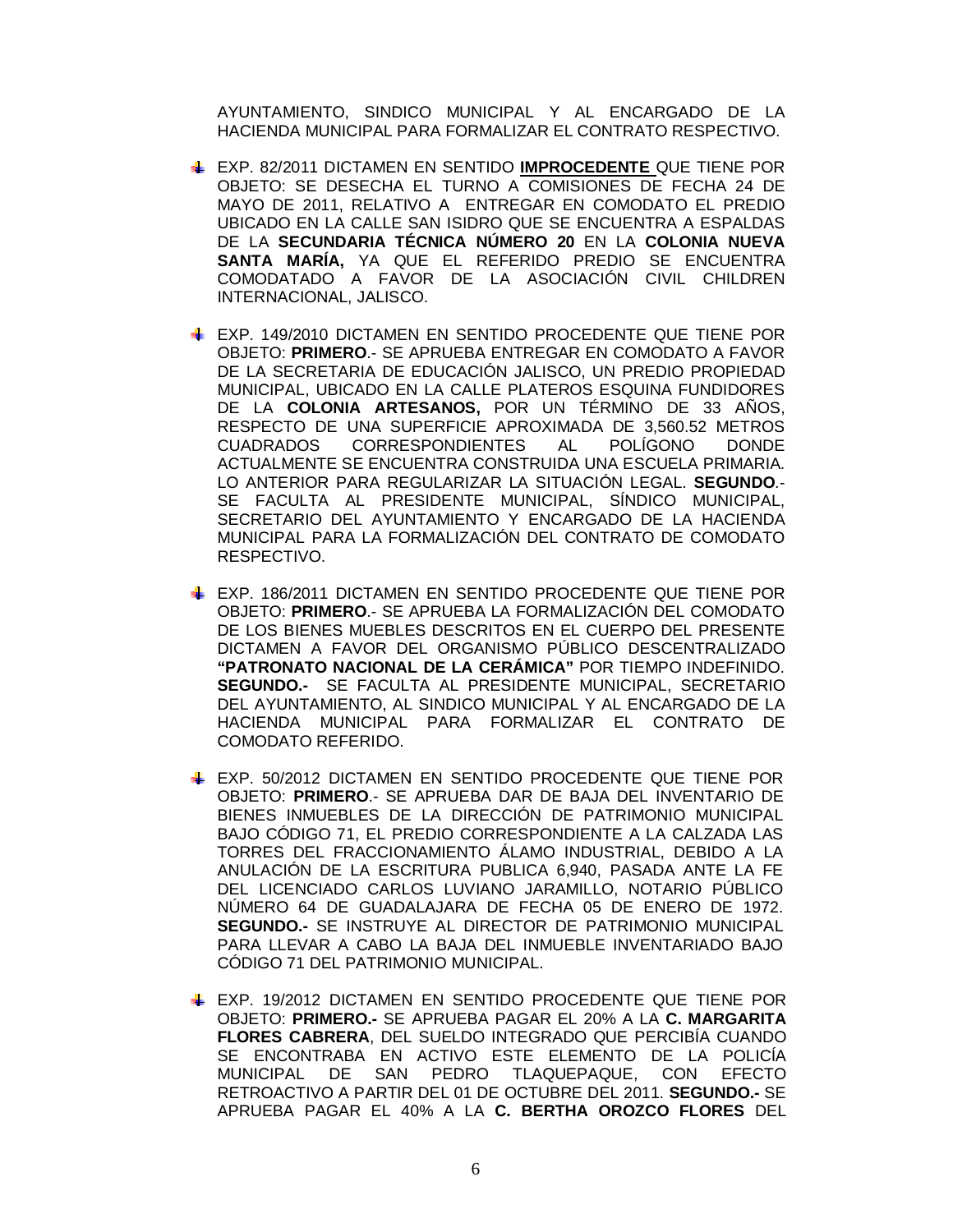SUELDO INTEGRADO QUE PERCIBÍA CUANDO SE ENCONTRABA EN ACTIVO ESTE ELEMENTO DE LA POLICÍA MUNICIPAL DE SAN PEDRO TLAQUEPAQUE, CON EFECTOS RETROACTIVOS A PARTIR DEL 01 DE DICIEMBRE DEL 2011. **TERCERO.-** SE AUTORICE AL ENCARGADO DE LA HACIENDA MUNICIPAL DE SAN PEDRO TLAQUEPAQUE, PARA QUE EROGUE LA CANTIDAD NECESARIA A FIN DE DAR CUMPLIMIENTO A LOS ACUERDOS PRIMERO Y SEGUNDO, CON EL OBJETO DE QUE SE PROGRAME EL PAGO RETROACTIVO QUE HABRÁ DE HACERSE A LAS PERSONAS ANTES MENCIONADAS, ASÍ COMO LA GENERACIÓN, CÁLCULO Y PAGOS POSTERIORES QUE HABRÁN DE EFECTUARLES DE MANERA REGULAR CADA QUINCENA.

EXP. 07/2012 DICTAMEN EN SENTIDO PROCEDENTE QUE TIENE POR OBJETO: **PRIMERO**.- SE APRUEBA ENTREGAR EN COMODATO, POR UN TERMINO DE 10 AÑOS, A FAVOR DE LA COMUNIDAD ORGANIZADA "PARQUES SANTA CRUZ DEL VALLE A.C." UNA FRACCIÓN DE 1,185.00 METROS CUADRADOS DEL ÁREA DE CESIÓN EI-50 DEL DESARROLLO HABITACIONAL DENOMINADO **"PARQUES SANTA CRUZ DEL VALLE"**, CON MEDIDAS Y LINDEROS DESCRITOS EN EL PRESENTE DICTAMEN, CON EL PROPÓSITO DE QUE PARTICIPEN EN UN CONCURSO DE GESTIÓN SOCIAL POR PARTE DE **INFONAVIT**, PARA LA CONSTRUCCIÓN DE SALONES Y ÁREA DE BAÑOS PARA USO DE LOS COLONOS, DEBIÉNDOSE PARA TAL FIN GESTIONAR LAS LICENCIAS MUNICIPALES Y EFECTUAR EL PAGO DE DERECHOS E IMPUESTOS CORRESPONDIENTES. EL PRESENTE COMODATO QUEDA CONDICIONADO A QUE EL ACCESO AL ÁREA COMODATADA SEA LIBRE Y GRATUITO A LA CIUDADANÍA EN GENERAL, RESPETANDO SU CALIDAD DE ÁREA PÚBLICA DE USO COMÚN, ASÍ COMO PARA EL CASO DE QUE NO CALIFIQUEN PARA EL APOYO DE INFONAVIT, QUEDE SIN EFECTOS EL PRESENTE COMODATO. **SEGUNDO**.- SE FACULTA AL PRESIDENTE MUNICIPAL, SÍNDICO MUNICIPAL, SECRETARIO DEL AYUNTAMIENTO Y ENCARGADO DE LA HACIENDA MUNICIPAL PARA LA FORMALIZACIÓN DEL CONTRATO RESPECTIVO.

### **VII. ASUNTOS GENERALES.**

**PRIMERO.-** SE APRUEBA MODIFICAR EL ACUERDO DE FECHA 15 DE JUNIO 2011, MEDIANTE EL CUAL SE AUTORIZÓ ENTREGAR EN COMODATO A FAVOR **DEL COLEGIO MÉDICO DE TLAQUEPAQUE, JALISCO A.C.** EL PREDIO PROPIEDAD MUNICIPAL UBICADO EN EL FRACCIONAMIENTO **CANTERA COLORADA**, EN LA CALLE VICENTE GUERRERO, CON UNA SUPERFICIE DE 3,925.64 M2, POR UN TÉRMINO DE 15 AÑOS, CONTADOS A PARTIR DE LA FIRMA DEL CONTRATO RESPECTIVO, PARA OFICINAS, SALÓN DE EVENTOS Y CONSULTORIOS MÉDICOS, PARA BRINDAR EL SERVICIO A LA POBLACIÓN EN GENERAL PRINCIPALMENTE A LAS PERSONAS DE BAJOS RECURSOS. **SEGUNDO.-** SE APRUEBA ENTREGAR EN COMODATO A FAVOR **DEL COLEGIO MÉDICO DE TLAQUEPAQUE, JALISCO A.C.** EL PREDIO PROPIEDAD MUNICIPAL UBICADO EN EL FRACCIONAMIENTO **MISIÓN MAGNOLIA**, CON UNA SUPERFICIE APROXIMADA DE 4,100.20 M2, DE UN TOTAL APROXIMADO DE 9,100.20 METROS CUADRADOS, CON LAS SIGUIENTES MEDIDAS Y LINDEROS: - AL NORTE 46.02 METROS CON CALLE RÓBALO. - AL SUR 47.57 METROS CON CALLE SOLIDARIDAD. - AL ORIENTE 95.10 METROS CON PROPIEDAD MUNICIPAL. - AL PONIENTE 83.08 METROS CON PROPIEDAD MUNICIPAL. **TERCERO.-** SE APRUEBA QUE LA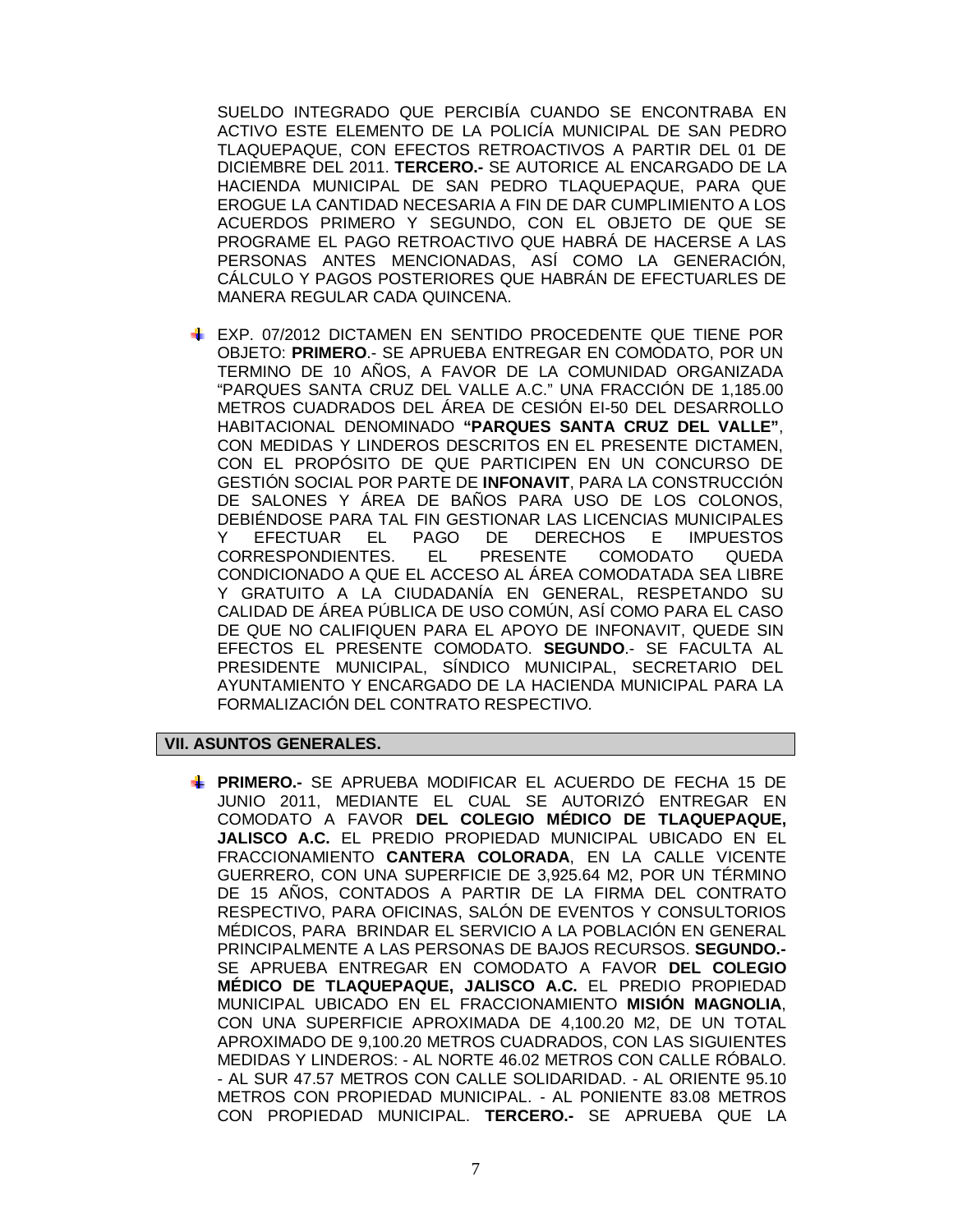VIGENCIA DEL CONTRATO DE COMODATO ANTES MENCIONADO SEA POR UN TÉRMINO DE 15 AÑOS, CONTADOS A PARTIR DE LA FIRMA DEL CONTRATO RESPECTIVO. **CUARTO.-** SE AUTORIZA AL PRESIDENTE MUNICIPAL, SECRETARIO DEL AYUNTAMIENTO, SÍNDICO MUNICIPAL Y ENCARGADO DE LA HACIENDA MUNICIPAL A FORMALIZAR EL CONTRATO DE COMODATO DESCRITO.

- SE AUTORIZA LA SUSCRIPCIÓN DEL CONVENIO DE COLABORACIÓN Y PARTICIPACIÓN CON EL GOBIERNO DEL ESTADO DE JALISCO PARA LA IMPLEMENTACIÓN Y OPERACIÓN DEL **PROGRAMA FEDERAL FONDO DE APOYO A MIGRANTES EN EL MUNICIPIO**. EL AYUNTAMIENTO SE COMPROMETE A ENTREGAR A LOS BENEFICIARIOS, EN TIEMPO Y FORMA LOS RECURSOS QUE SERÁN DESTINADOS A CUMPLIR CON LOS PROYECTOS DEL PROGRAMA FEDERAL FONDO DE APOYO A MIGRANTES, A CARGO DE LA SECRETARÍA DE DESARROLLO HUMANO DEL GOBIERNO DEL ESTADO DE JALISCO, DERIVADOS DE LA SUSCRIPCIÓN DEL CONVENIO. SE FACULTA AL PRESIDENTE MUNICIPAL, SÍNDICO Y ENCARGADO DE LA HACIENDA MUNICIPAL, PARA QUE CONCURRAN A LA CELEBRACIÓN DEL CONVENIO CORRESPONDIENTE, QUE SE SUSCRIBIRÁ CON EL GOBIERNO DEL ESTADO DE JALISCO. SE APRUEBA LA AUTORIZACIÓN PARA QUE LA SECRETARÍA DE FINANZAS DEL GOBIERNO DEL ESTADO DE JALISCO PROCEDA A AFECTAR, Y EN SU CASO RETENER, LAS PARTICIPACIONES ESTATALES Y/O FEDERALES QUE EN DERECHO LE CORRESPONDEN AL MUNICIPIO, PARA EL CASO DE INCUMPLIMIENTO DE LAS OBLIGACIONES QUE SE DERIVEN DE LA SUSCRIPCIÓN DEL CONVENIO.
- SE AUTORIZA AL PRESIDENTE MUNICIPAL, SECRETARIO DEL AYUNTAMIENTO, SINDICO MUNICIPAL Y ENCARGADO DE LA HACIENDA MUNICIPAL, PARA LA FIRMA DEL **CONVENIO CON LA UNIVERSIDAD DE GUADALAJARA,** A TRAVÉS DE LA MAESTRA ROSALINDA MARISCAL FLORES, DIRECTORA DE LA ESCUELA **PREPARATORIA NÚMERO 16,** UBICADA EN EL POBLADO DE SAN MARTÍN DE LAS FLORES DE ABAJO DEL MUNICIPIO DE SAN PEDRO, TLAQUEPAQUE, PARA QUE LE SEA PERMITIDO EL USO DE LAS CANCHAS DEPORTIVAS QUE SE ENCUENTRAN UBICADAS A UN COSTADO DEL PANTEÓN MUNICIPAL DEL POBLADO ANTES MENCIONADO, SOBRE LA CALLE 16 DE SEPTIEMBRE, ASÍ COMO DE LAS UBICADAS AUN COSTADO DE LA CALLE NIÑOS HÉROES EN LAS LADERAS DEL DENOMINADO CERRITO, DE LUNES A VIERNES DE 7:00 A 11:00 Y DE 1:30 A 5:30, CON VIGENCIA DE TRES MESES CONTADOS A PARTIR DE LA FIRMA DEL CONTRATO RESPECTIVO.
- SE AUTORIZA LA **DEPURACIÓN DE DOCUMENTOS** QUE SE ENCUENTRAN EN EL ARCHIVO MUNICIPAL, CORRESPONDIENTES A LOS AÑOS 1982 AL 2005, LOS CUALES NO TIENEN VALOR FISCAL O HISTÓRICO, MISMOS QUE SE ENLISTAN EN LAS ACTAS LEVANTADAS POR EL ARCHIVO EN CONJUNTO CON LAS DEPENDENCIAS Y LOS CUALES OCUPAN UN ESPACIO QUE SERÍA DE UTILIDAD PARA GUARDAR ACERVOS QUE ASÍ LO REQUIEREN.
- SE AUTORICE EL DESCUENTO DEL 90% PARA PAGO DE ÁREAS DE CESIÓN CORRESPONDIENTE AL PREDIO DENOMINADO **"TIERRA GRANDE",** APROBADO PARA SU REGULARIZACIÓN POR EL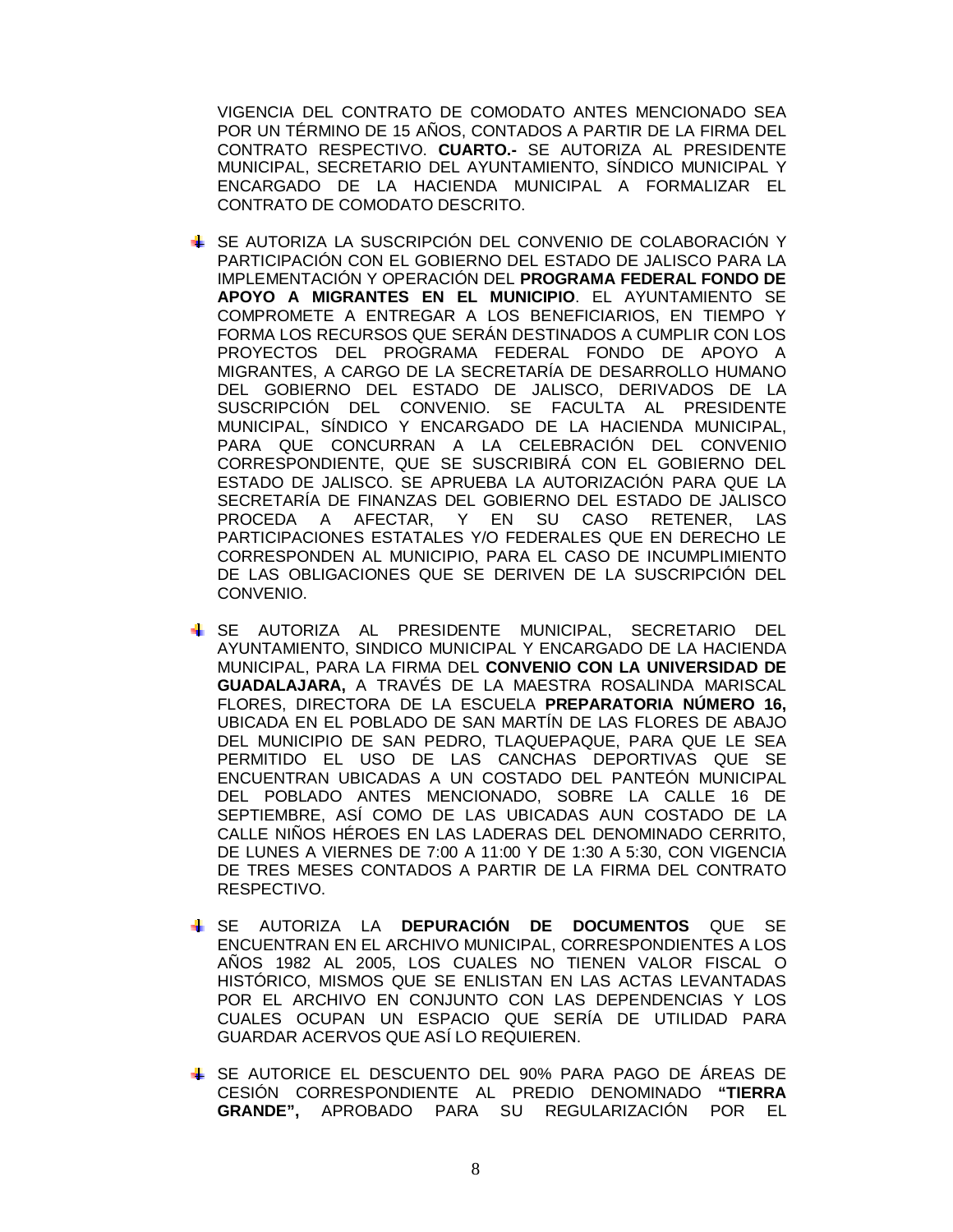AYUNTAMIENTO DE SAN PEDRO, TLAQUEPAQUE., CON FECHA 09 DE MAYO DE 2012, CONFORME AL DECRETO 20,920 EMITIDO POR EL CONGRESO DEL ESTADO DE JALISCO, EL DIA 28 DE JULIO DE 2005., CON FUNDAMENTO EN EL ARTICULO 16 FRACCIÓN XII DE LA LEY DE INGRESOS DEL MUNICIPIO DE SAN PEDRO, TLAQUEPAQUE, JALISCO. PARA EL EJERCICIO FISCAL DEL AÑO 2012.

- SE AUTORICE LA DESINCORPORACIÓN DEL PATRIMONIO MUNICIPAL DEL LOTE DE TERRENO NÚMERO 3, MANZANA 41, DEL **FRACCIONAMIENTO LOS ARTESANOS,** ACTUALMENTE LA FINCA MARCADA CON EL NÚMERO 4630 DE LA AVENIDA LOS ARTESANOS EN EL FRACCIONAMIENTO DE LOS ARTESANOS, DEL MUNICIPIO DE SAN PEDRO, TLAQUEPAQUE. SE AUTORICE LA CANCELACIÓN DE LA INSCRIPCIÓN DEL REGISTRO PUBLICO DE LA PROPIEDAD RESPECTO AL PREDIO NUMERO 3 MANZANA 41 DEL FRACCIONAMIENTO LOS ARTESANOS, ACTUALMENTE LA FINCA MARCADA CON EL NÚMERO 1,386 DE FECHA 19 DE MAYO DE 1976, ANTE LA FE DEL NOTARIO PUBLICO NÚMERO 1 DE LA MUNICIPALIDAD DE TLAQUEPAQUE DE SAN PEDRO, LIC. JUAN LÓPEZ JIMÉNEZ. SE AUTORICE LA CANCELACIÓN DE LA CUENTA CATASTRAL NÚMERO U198249 CLAVE 098-1-30-0077-018-00- 0000 A NOMBRE DEL HONORABLE AYUNTAMIENTO CONSTITUCIONAL DE SAN PEDRO, TLAQUEPAQUE. SE GIREN LOS OFICIOS CORRESPONDIENTES A LA DIRECCIÓN DE PATRIMONIO MUNICIPAL, DIRECCIÓN DE CATASTRO Y AL REGISTRO PÚBLICO DE LA PROPIEDAD, PARA QUE DE ACUERDO A SUS ATRIBUCIONES EJECUTEN LOS PUNTOS APROBADOS DE DESINCORPORACIÓN Y CANCELACIÓN RESPECTIVAMENTE. SE APRUEBA FACULTAR AL PRESIDENTE MUNICIPAL, SECRETARIO DEL AYUNTAMIENTO, SINDICO MUNICIPAL PARA FIRMAR LOS INSTRUMENTOS JURÍDICOS NECESARIOS A EFECTO DE CUMPLIMENTAR EL PRESENTE ACUERDO.
- SE APRUEBA QUE SE CONFIERA **PODER PARA ACTOS DE ADMINISTRACIÓN Y DOMINIO** AL SINDICO MUNICIPAL, ÚNICAMENTE PARA LA **SUBROGACIÓN DE VEHÍCULOS SINIESTRADOS O ROBADOS**, ASÍ COMO PARA TRAMITAR SU INDEMNIZACIÓN ANTE LA COMPAÑÍA ASEGURADORA.
- **PRIMERO.-** SE AUTORIZA AL PRESIDENTE MUNICIPAL, SECRETARIO DEL AYUNTAMIENTO, SINDICO MUNICIPAL Y ENCARGADO DE LA HACIENDA MUNICIPAL, PARA RATIFICAR LA FIRMA DEL CONVENIO QUE SE CELEBRA ENTRE EL AYUNTAMIENTO DE SAN PEDRO, TLAQUEPAQUE Y LA EMPRESA DENOMINADA PARKS DESARROLLADORA S.A. DE C.V. PARA REALIZAR LA **PAVIMENTACIÓN EN ASFALTO Y COLOCACIÓN DE MACHUELOS DE LA AV. VÍAS MANZANILLO ENTRE MANUEL GÓMEZ MORFIN Y CALLE FERTIMEX,** EN LA **COLONIA ARTESANOS**, CONSIDERANDO UN VOLUMEN APROXIMADO DE 4,000 METROS CUADRADOS. **SEGUNDO.-** SE AUTORIZA QUE LA APORTACIÓN DE MATERIALES EN UN 100% SEA SUMINISTRADO POR PARTE DE LA EMPRESA DENOMINADA PARKS DESARROLLADORA S.A. DE C.V. Y LA MANO DE OBRA, ACARREO, MAQUINARIA Y EQUIPO, APLICACIÓN Y TERMINADOS SEA APORTADO POR PARTE DEL AYUNTAMIENTO DE SAN PEDRO, TLAQUEPAQUE.
- SE APRUEBE RECIBIR POR PARTE DEL GOBIERNO DEL ESTADO DE JALISCO, UNA TRANSFERENCIA DE \$5'607,759.00 (CINCO MILLONES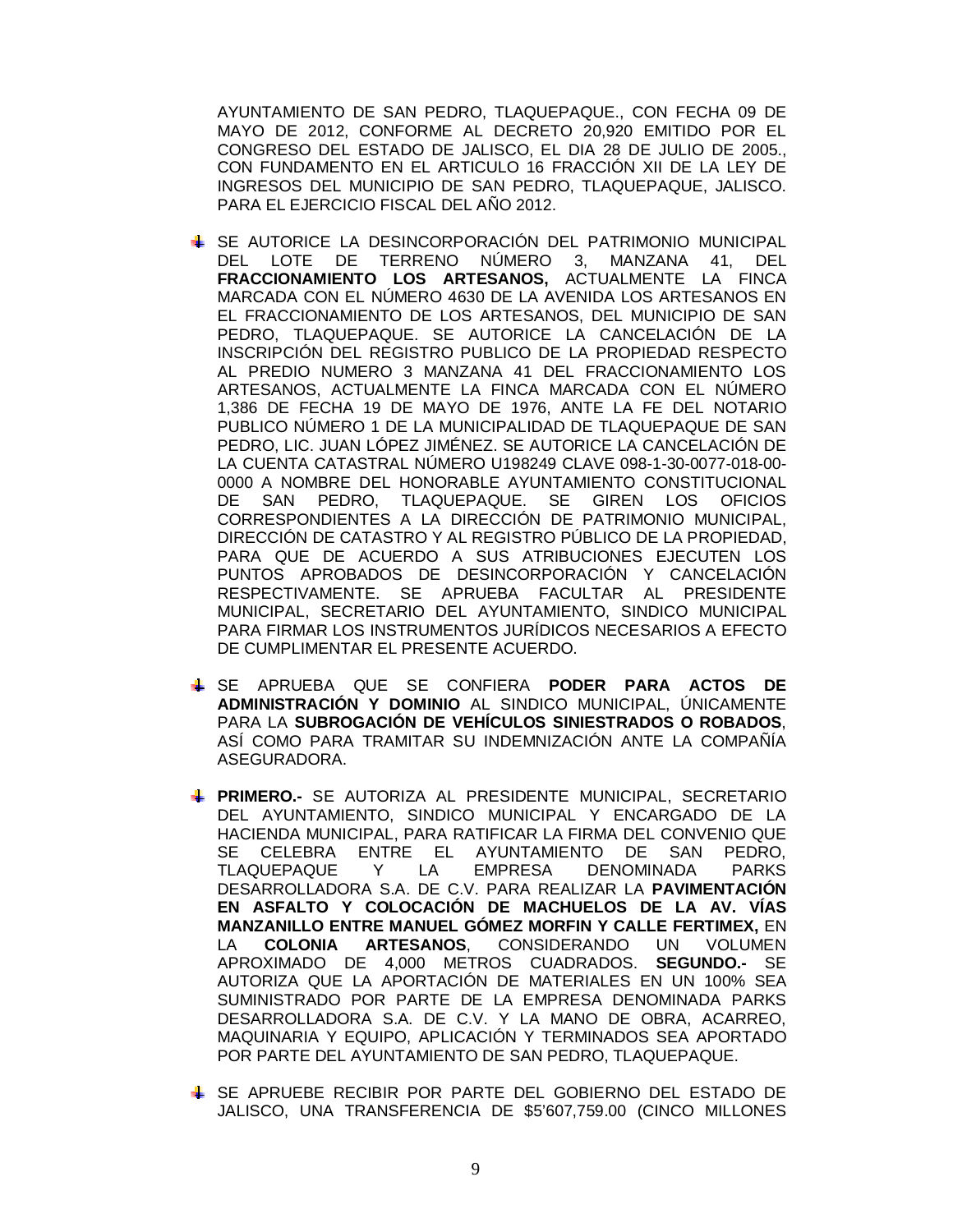SEISCIENTOS SIETE MIL SETECIENTOS CINCUENTA Y NUEVE PESOS 00/100 M.N.) PARA COMPLEMENTAR LOS GASTOS GENERADOS POR PARTE DEL MUNICIPIO DE SAN PEDRO, TLAQUEPAQUE, JALISCO CON MOTIVO DEL PROYECTO DENOMINADO **"CONVIVENCIA URBANO FERROVIARIA DE LA COLONIA LAS JUNTAS".** SE FACULTA AL PRESIDENTE MUNICIPAL, SINDICO MUNICIPAL, SECRETARIO DEL AYUNTAMIENTO Y ENCARGADO DE LA HACIENDA MUNICIPAL A FORMALIZAR EL CONTRATO RESPECTIVO.

- SE APRUEBA PERMUTA DEL COSTO DE LAS OBRAS COMPLEMENTARIAS RELATIVAS A LA PAVIMENTACIÓN DE LA AV. CONSTITUCIÓN DE 1917 EN CONCRETO HIDRÁULICO MR-45 DE 24 CMS DE ESPESOR, EN SU TRAMO COMPRENDIDO ENTRE LAS CALLES NÍSPERO Y CEREZA CON UNA SUPERFICIE DE 19,790.20 M², INCLUYENDO BANQUETAS EN CONCRETO HIDRÁULICO DE F´c=200kg/CM² DE 8 CM. DE ESPESOR, GUARNICIONES DE CONCRETO HIDRÁULICO TIPO PECHO DE PALOMA DE SECCIÓN 50X25X15 CMS DE F'C=200Kg/CM², GUARNICIONES DE CONCRETO HIDRÁULICO TIPO "L" DE SECCIÓN 50X30X15 CMS DE F'C=200Kg/CMS², 20 RAMPAS PARA PERSONAS CON CAPACIDADES DIFERENTES EN CONCRETO HIDRÁULICO CON TEXTURA ANTIDERRAPANTE F´C=200KGS/CM², BALIZAMIENTO, ASÍ COMO LAS OBRAS DE INFRAESTRUCTURA DE DRENAJE PLUVIAL, COMO OBRAS COMPLEMENTARIAS AL DESARROLLO HABITACIONAL DENOMINADO **"PORTAL DEL VALLE"**, HASTA POR UN MONTO DE \$ 1'771,792.55 (UN MILLÓN SETECIENTOS SETENTA Y UN MIL SETECIENTOS NOVENTA Y DOS PESOS 55/100 M. N.). A CUENTA DE IMPUESTOS, APROVECHAMIENTOS Y/O DERECHOS, A PETICIÓN DE CONSORCIO INMOBILIARIO GIG, PROPIETARIO DEL PREDIO.
- SE APRUEBA LA MODIFICACIÓN DEL CONVENIO CELEBRADO CONSISTE EN LA MODIFICACIÓN DEL MONTO APROBADO EN RAZÓN DE LOS CAMBIOS DE ESPECIFICACIONES DEL PAVIMENTO SOLICITADOS POR ESTA DEPENDENCIA, QUEDANDO DE LA SIGUIENTE MANERA: PAVIMENTACIÓN EN CONCRETO HIDRÁULICO MR-45, DE 17 CMS. DE ESPESOR, DEL TRAMO COMPRENDIDO ENTRE LAS CALLES LAURO BADILLO DÍAZ Y CALLE RIVERA CON UNA SUPERFICIE DE 1,527.30 M², INCLUYENDO, RED DE ALCANTARILLADO SANITARIO, INCLUYENDO LAS DESCARGAS SANITARIAS, RED DE AGUA POTABLE INCLUYENDO TOMAS DOMICILIARIAS, BANQUETAS EN CONCRETO HIDRÁULICO DE F´c=200kg/CM2 DE 8 CM. DE ESPESOR, GUARNICIONES DE CONCRETO HIDRAULICO TIPO PECHO DE PALOMA DE SECCIÓN 50X26X17 CMS. DE F´c=250Kg/CM2, GUARNICIONES DE CONCRETO HIDRÁULICO TIPO "L" DE SECCIÓN 50X26X17 CMS.DE F´c=250Kg/CM2, ASI COMO ARBOLADO EN VIALIDAD, COMO OBRAS COMPLEMENTARIAS AL DESARROLLO HABITACIONAL DENOMINADO **"PUERTA DEL PRADO**", HASTA POR UN MONTO DE \$ 1'977,807.31 (UN MILLON NOVECIENTOS SETENTA Y SIETE MIL OCHOCIENTOS SIETE PESOS 31/100 M. N.). A CUENTA DE IMPUESTOS, APROVECHAMIENTOS Y/O DERECHOS, A PETICION DE HOGARES PRADOS DEL TAPATIO, S. DE R.L. DE C.V., PROPIETARIO DEL PREDIO.
- SE APRUEBA LA PERMUTA POR ÁREAS DE CESIÓN PARA DESTINOS, DEL ÁREA DE AFECTACIÓN CON UNA SUPERFICIE DE 3,682.87 M², DEL PREDIO PROPIEDAD DEL BANCO INTERACCIONES, S. A. INSTITUCIÓN